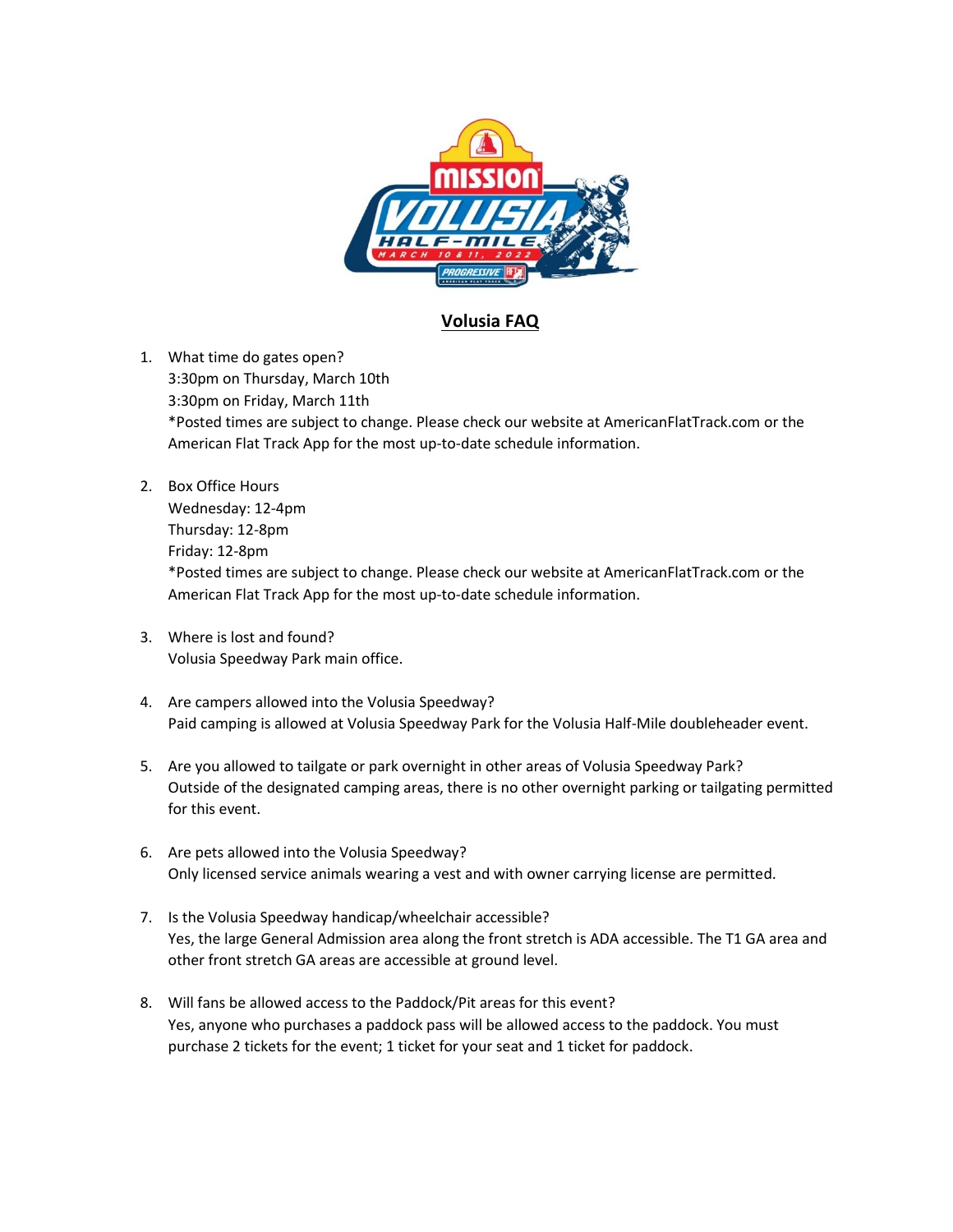- 9. How will I receive my tickets? All tickets purchased in advance will be delivered via Digital Download.
- 10. Where is Will Call?

Located immediately on-site at Volusia Speedway. DAY OF EVENT TICKET WILL-CALL ADDRESS: Volusia Speedway Park 1500 East State Rd 40 De Leon Springs, FL 32130

11. Are Children 12 & Under free?

Yes, Children 12 and under are FREE in the REGULAR General Admission areas with a minimum purchase of one (1) PAID Adult Regular GA ticket. There is a fee to add on a paddock pass.

- 12. What else is there to do at the track during the race weekend? There will be an open-air fan vendor zone where fans can walk around and view different products, services and displays. Fans should also be sure to stop by the Official AFT Merchandise booth to grab the latest American Flat Track gear and event merchandise.
- 13. Do they race in the rain? No, race time is subject to change based on the weather.
- 14. What are the items that I can or cannot bring to Volusia Speedway Park?

ITEMS PERMITTED INSIDE VOLUSIA SPEEDWAY PARK: Clear Bags that are 18" x 18" x 14" or less in size (1 per person) Small Non-Clear Purses/Handbags that are 4.5"x 6.5" or less in size (1 per person) Small coolers measuring 14" x 14" x 14" or less Sunscreen & Bug Spray (Non-Aerosol Cans only) Small Personal Blankets

PROHIBITED ITEMS:

Any type of non-clear bags exceeding 4.5" x 6.5" in size Outside food or beverage (except for bottled water) Grills or cooking equipment WEAPONS, KNIVES OR FIREARMS (NO EXCEPTIONS) Fireworks, chains, glass Selfie Sticks or Video/Recording Equipment Drones / UAVs Oversized Umbrellas Lawn Chairs Illegal Substances or items restricted by local, state, and federal laws

• All items brought through the gates are subject to inspection by security and event officials. We must ask that you respect and obey these rules as you spend time at Volusia Speedway. Failure to do so could result in adjusting the location of your seating/site, or you (and/or your group) being required to leave the premises (no refunds).